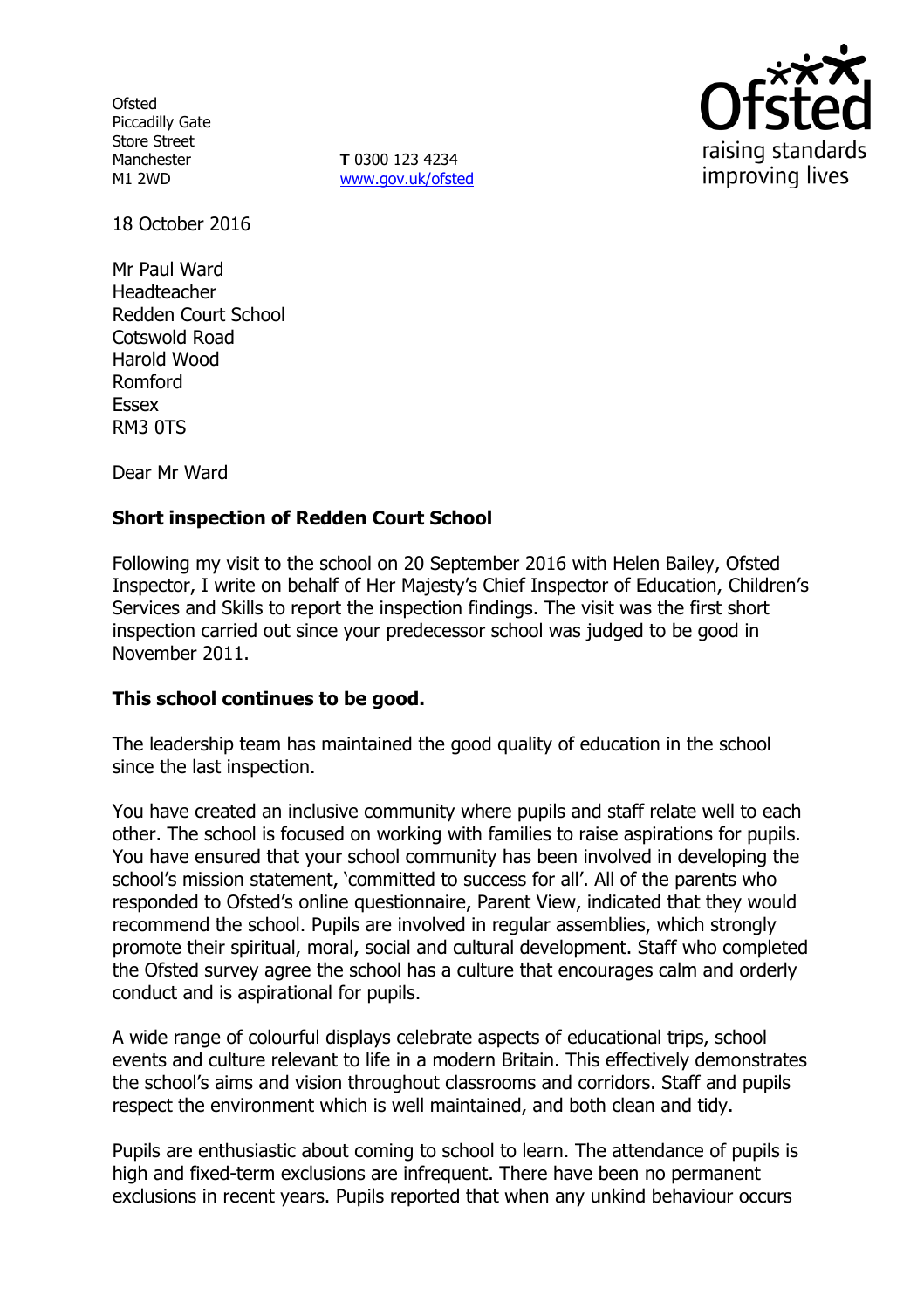

teachers quickly resolve it. The behaviour of the vast majority of pupils is supportive, respectful and polite. They relate well to each other both in lessons and around the school. Pupils involve themselves in extra-curricular activities before and after school. Both boys and girls are actively involved in sports before the start of the school. Pupils say they are closely supported and inspectors agree.

You and your leadership team have continued to drive change and address the areas identified for improvement in the last inspection. You rightly recognised the need to improve outcomes for the most able pupils, and disadvantaged pupils. Leaders and governors have evaluated the interventions in place across the school. Your scheme to support the progress pupils make in their reading is secure. However, you are not complacent. You have developed a revised system to monitor pupils' progress and evaluate the help provided to disadvantaged pupils.

Following the 2015 examination results, you have taken prompt action to challenge underperforming subjects. Consequently, the quality of teaching, learning and assessment has been a focus in all subjects, but particularly in mathematics, languages, science and history. The provisional 2016 Year 11 examination results show improved outcomes at key stage 4, although some variation remains between English, mathematics and science, and history and geography. You have continued to reduce the gap between the performance of boys and girls.

Pupils are encouraged to read within class and they apply numeracy skills with confidence. However, while most pupils continue to achieve well from their starting points, teachers are not all using the detailed assessment information to extend the progress pupils make.

You and your governors are keen to ensure that the ethos to raise pupils' aspirations continues. Governors are well informed. Your self-evaluation rightly reflects the progress made in supporting the needs of all pupils. As a result, the attainment of the most able pupils continues to rise. You are correct in your evaluation that more work is needed to ensure that all pupils make the strongest progress possible from their different starting points. This will help them to gain the highest outcomes across a wide range of subjects.

## **Safeguarding is effective.**

The school places great emphasis on supporting the needs of pupils and their families. Staff work carefully with families and wider agencies to provide for pupils' welfare, care, guidance and support. You and your leaders place safeguarding at the heart of the school. All safeguarding arrangements are fit for purpose. Staff are very aware of the important role they play in promoting the safety of pupils and understand how to reduce risk. The single central record for recording the checks made on staff meets statutory requirements. Leaders and governors carefully and regularly review it to ensure that records are detailed and of a high quality.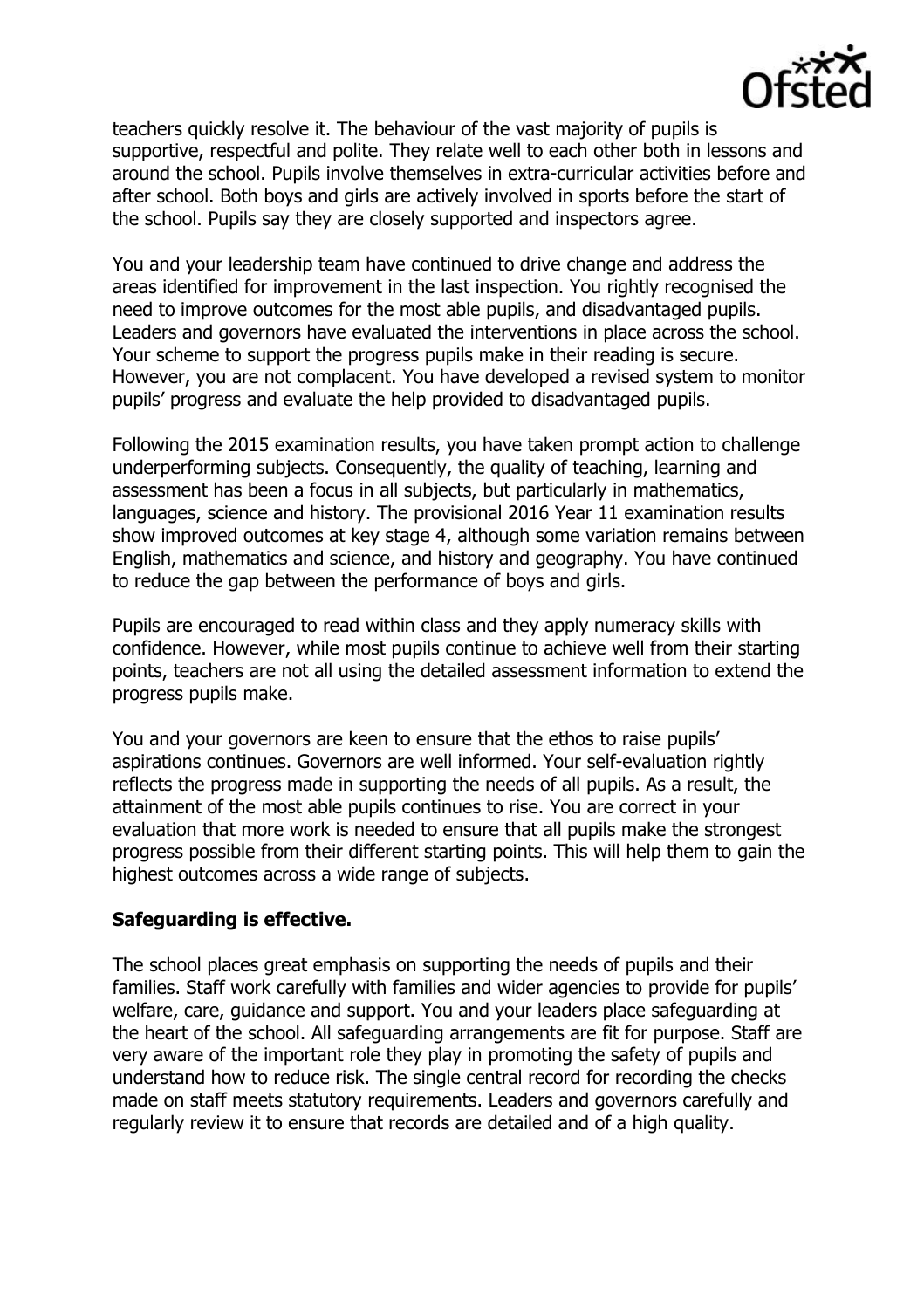

Regular safeguarding training for staff includes aspects such as preventing radicalisation and extremism, and the appropriate use of social media. The school works closely with the police safer schools team. Leaders frequently review the procedures for safeguarding. Pupils feel safe because they can raise concerns to any member of staff, or through the school's safeguarding telephone number.

# **Inspection findings**

- Since the last inspection, the school's outcomes for pupils have improved. In 2015, seven out of ten Year 11 pupils achieved five or more good GCSE results including English and mathematics. The provisional results for 2016 show this to have improved to 75%. However, the results indicate that while outcomes are strong in a range of subjects, the performance in English slightly declined when compared with the 2015 results.
- The performance of the most able pupils has been a focus for the school. More pupils are now achieving the highest GCSE grades and the differences between the performances of middle-attaining, disadvantaged pupils, and boys and girls have continued to diminish.
- Leaders have an accurate understanding of the need to improve the outcomes for pupils. They recognise that while pupils' attainment has risen, progress of the most able and most able disadvantaged could be even stronger.
- The school's own information, based on the 2016 Year 11 provisional examination results, shows that pupils' progress in science is broadly average overall. However, pupils made better progress in mathematics and languages when compared with 2015 outcomes.
- Pupils who have special educational needs and/or disabilities continue to make good progress from their individual starting points. They benefit from a range of help. Inspectors observed pupils in the resource base making good progress in developing their reading and literacy skills. The environment was calm and pupils received effective targeted help to meet their individual needs.
- Leaders continue to evaluate the curriculum and the standard of teaching. Since the last inspection, the curriculum offer has been refined so that pupils have better access to the English Baccalaureate subjects. This has resulted in improved attainment across a range of subjects. New middle leaders have been appointed for mathematics, science and history to strengthen the quality of teaching, learning and assessment. Furthermore, the headteacher has directly line managed the modern foreign languages department to raise teachers' expectations.
- Middle leaders and staff receive information about pupils' needs so they can identify groups of pupils and assess their progress. This approach has helped to raise the outcomes of the most able pupils. However, not all teachers consistently demonstrate the high expectations set by leaders in lessons. For example, the assessment feedback provided to some of the most able disadvantaged pupils does not always challenge them to make substantial progress. In these cases, feedback to pupils is often generic or not reflective of the quality of the work seen. Leaders who accompanied inspectors were aware of this variation. They described how it is included in senior team discussions about pupils' work.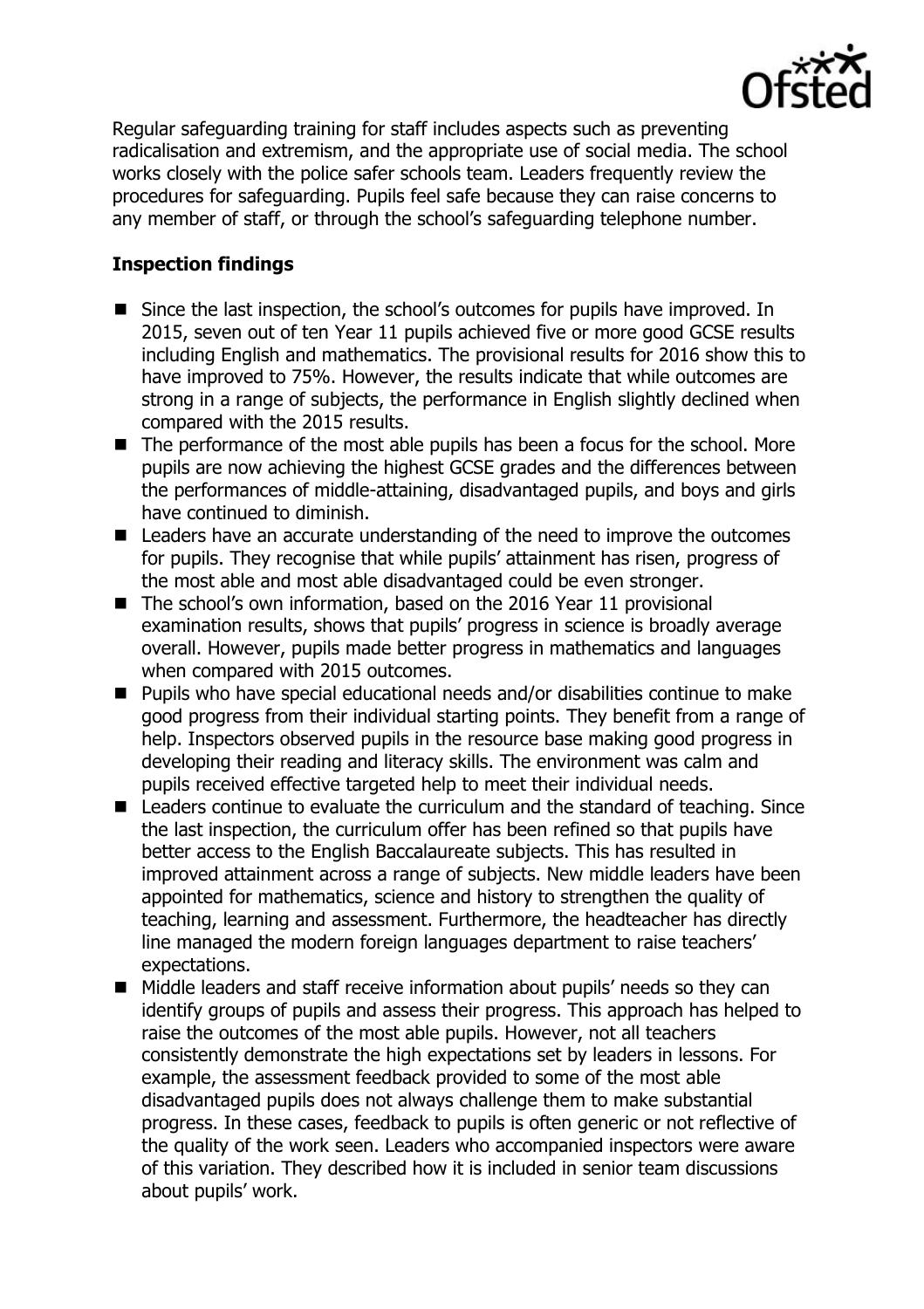

- Work seen in some of the books by inspectors showed differences in quality. For example, the work in a few pupils' books in Year 7 was either incomplete or they had failed to respond to teachers' requests. This was particularly true of work seen in history and geography.
- **Pupils in Year 11 science and English were aware of their target grades for** GCSE. However, some most able disadvantaged pupils were less knowledgeable of how to improve their work. Inspectors confirmed that some variation remains in the use of assessment between subject areas and year groups.
- The governing body shares an aspiration for the school to be outstanding. Governors are very clear in their statutory duties. They recognise the importance of safeguarding being a corporate responsibility for all. Governors are involved in reviewing the school's plans for improvement and have a clear understanding of the strengths and areas for development. They regularly visit the school to monitor the progress of pupils and provide effective challenge to leaders. The chair of the governing body has ensured that performance targets set for the headteacher include raising the outcomes of disadvantaged pupils.
- Leaders' self-evaluation includes the areas for improvement from the previous inspection. It focuses on raising pupils' aspirations. Leaders have accurately identified the need to ensure that all pupils make the strongest possible progress from their starting points. This remains a matter to address further.
- The personal development, behaviour and welfare of pupils are strengths of the school. The school tracks and records incidents of unkind behaviour. Exclusions remain low and attendance is above average. Early help is available to those pupils and families who require it. The school works well with other professionals.
- All pupils receive appropriate careers advice and guidance. This is impartial and includes visits by ambassadors from the Russell Group of universities. The school focuses well on raising aspirations for its pupils.
- Parents indicated in their response to Parent View that they are supportive of the school's work to promote the personal development, behaviour and welfare of their children.

## **Next steps for the school**

Leaders and governors should ensure that:

 $\blacksquare$  the quality of teaching, learning and assessment enables all groups of pupils, particularly the most able disadvantaged, to make the strongest possible progress from their individual starting points.

I am copying this letter to the chair of the governing body, the regional schools commissioner and the director of children's services for Havering. This letter will be published on the Ofsted website.

Yours sincerely

John Lambern **Her Majesty's Inspector**